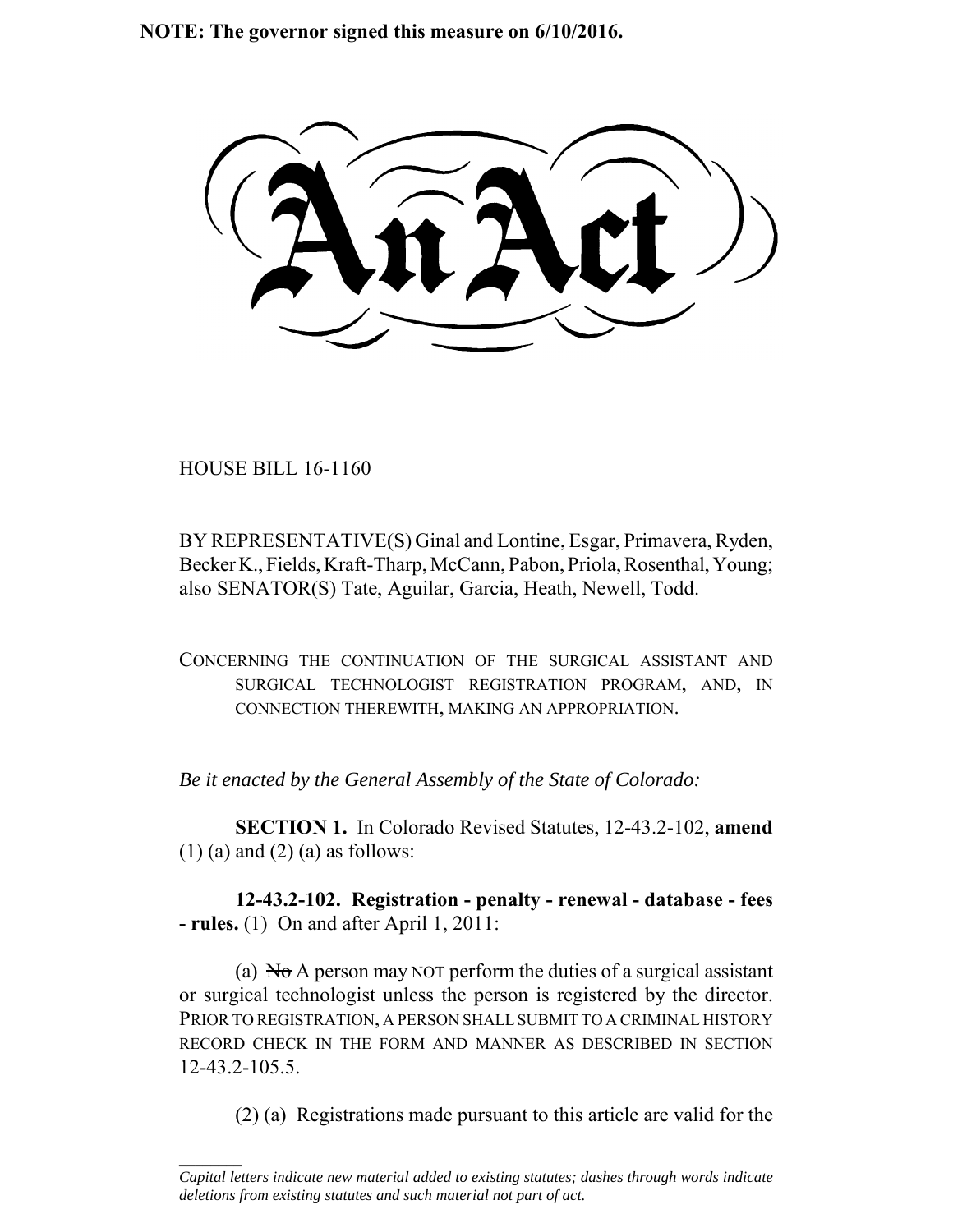period of time established by the director. Each registrant shall renew his or her registration according to a schedule set by the director. If a registrant does not renew his or her registration according to the schedule, the registration expires. A person whose registration has expired shall not perform the duties of a surgical assistant or surgical technologist until he or she reinstates the registration. THE DIRECTOR SHALL NOT REINSTATE THE REGISTRATION UNTIL THE PERSON SUBMITS TO A CRIMINAL HISTORY RECORD CHECK IN THE FORM AND MANNER AS DESCRIBED IN SECTION 12-43.2-105.5.

**SECTION 2.** In Colorado Revised Statutes, 12-43.2-104, **add** (3) as follows:

**12-43.2-104. Employers - requirements - references.** (3) AN EMPLOYER WHO REQUIRES A REGISTRANT APPLYING FOR EMPLOYMENT TO SUBMIT TO A DRUG TEST SHALL FORWARD TO THE DIRECTOR ANY CONFIRMED POSITIVE DRUG TEST RESULTS FOR A CONTROLLED SUBSTANCE THAT IS NOT SUBJECT TO A VALID PRESCRIPTION.

**SECTION 3.** In Colorado Revised Statutes, **add** 12-43.2-105.5 as follows:

**12-43.2-105.5. Criminal history record check required.** EACH APPLICANT FOR REGISTRATION SHALL HAVE HIS OR HER FINGERPRINTS TAKEN BY A LOCAL LAW ENFORCEMENT AGENCY FOR THE PURPOSE OF OBTAINING A FINGERPRINT-BASED CRIMINAL HISTORY RECORD CHECK.THE APPLICANT IS REQUIRED TO SUBMIT PAYMENT BY CERTIFIED CHECK OR MONEY ORDER FOR THE FINGERPRINTS AND FOR THE ACTUAL COSTS OF THE RECORD CHECK AT THE TIME THE FINGERPRINTS ARE SUBMITTED TO THE COLORADO BUREAU OF INVESTIGATION. UPON RECEIPT OF FINGERPRINTS AND RECEIPT OF THE PAYMENT FOR COSTS, THE COLORADO BUREAU OF INVESTIGATION SHALL CONDUCT A STATE AND NATIONAL FINGERPRINT-BASED CRIMINAL HISTORY RECORD CHECK UTILIZING RECORDS OF THE COLORADO BUREAU OF INVESTIGATION AND THE FEDERAL BUREAU OF INVESTIGATION AND SHALL FORWARD THE RESULTS OF THE CRIMINAL HISTORY RECORD CHECK TO THE DIRECTOR.

**SECTION 4.** In Colorado Revised Statutes, **amend** 12-43.2-107 as follows:

**12-43.2-107. Repeal of article.** This article is repealed, effective

PAGE 2-HOUSE BILL 16-1160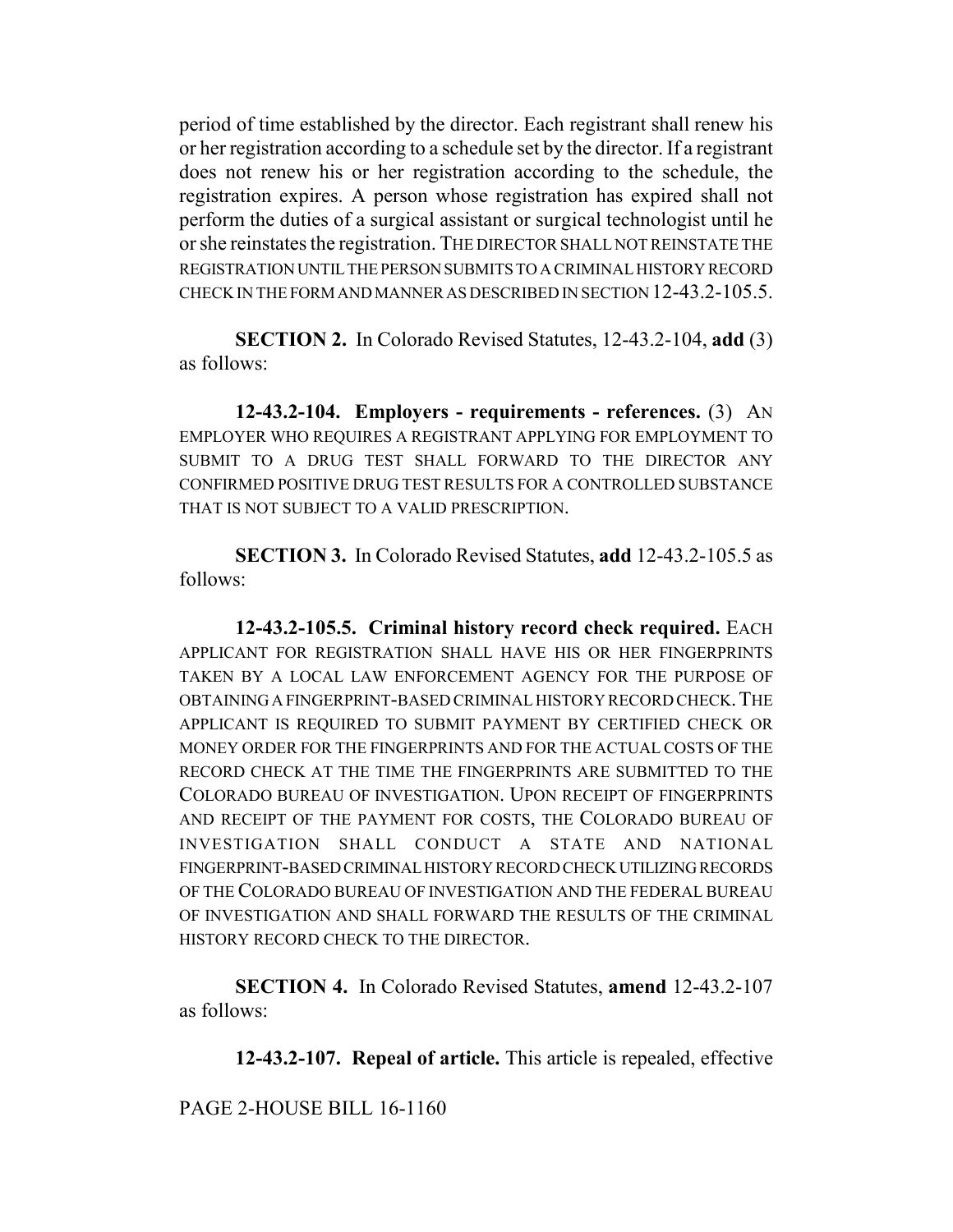September 1, 2016 2021. Prior to such repeal, the registration of surgical assistants and surgical technologists shall be reviewed as provided in section 24-34-104, C.R.S.

**SECTION 5.** In Colorado Revised Statutes, 24-34-104, **repeal** (47.5) (b); and **add** (52.5) (f) as follows:

**24-34-104. General assembly review of regulatory agencies and functions for termination, continuation, or reestablishment.** (47.5) The following agencies, functions, or both, shall terminate on September 1, 2016:

(b) The registration of surgical assistants and surgical technologists pursuant to article 43.2 of title 12, C.R.S.;

(52.5) The following agencies, functions, or both, terminate on September 1, 2021:

(f) THE REGISTRATION OF SURGICAL ASSISTANTS AND SURGICAL TECHNOLOGISTS PURSUANT TO ARTICLE 43.2 OF TITLE 12, C.R.S.

**SECTION 6. Appropriation.** (1) For the 2016-17 state fiscal year, \$114,188 is appropriated to the department of public safety for use by the Colorado bureau of investigation. This appropriation is from the Colorado bureau of investigation identification unit fund created in section 24-33.5-426, C.R.S. To implement this act, the bureau may use this appropriation as follows:

(a) \$29,835 for personal services related to identification, which amount is based on an assumption that the unit will require an additional 0.6 FTE; and

(b) \$84,353 for operating expense related to identification.

(2) For the 2016-17 state fiscal year, \$32,342 is appropriated to the department of regulatory agencies. This appropriation is from the division of professions and occupations cash fund created in section 24-34-105 (2) (b) (I), C.R.S. To implement this act, the department may use this appropriation as follows:

PAGE 3-HOUSE BILL 16-1160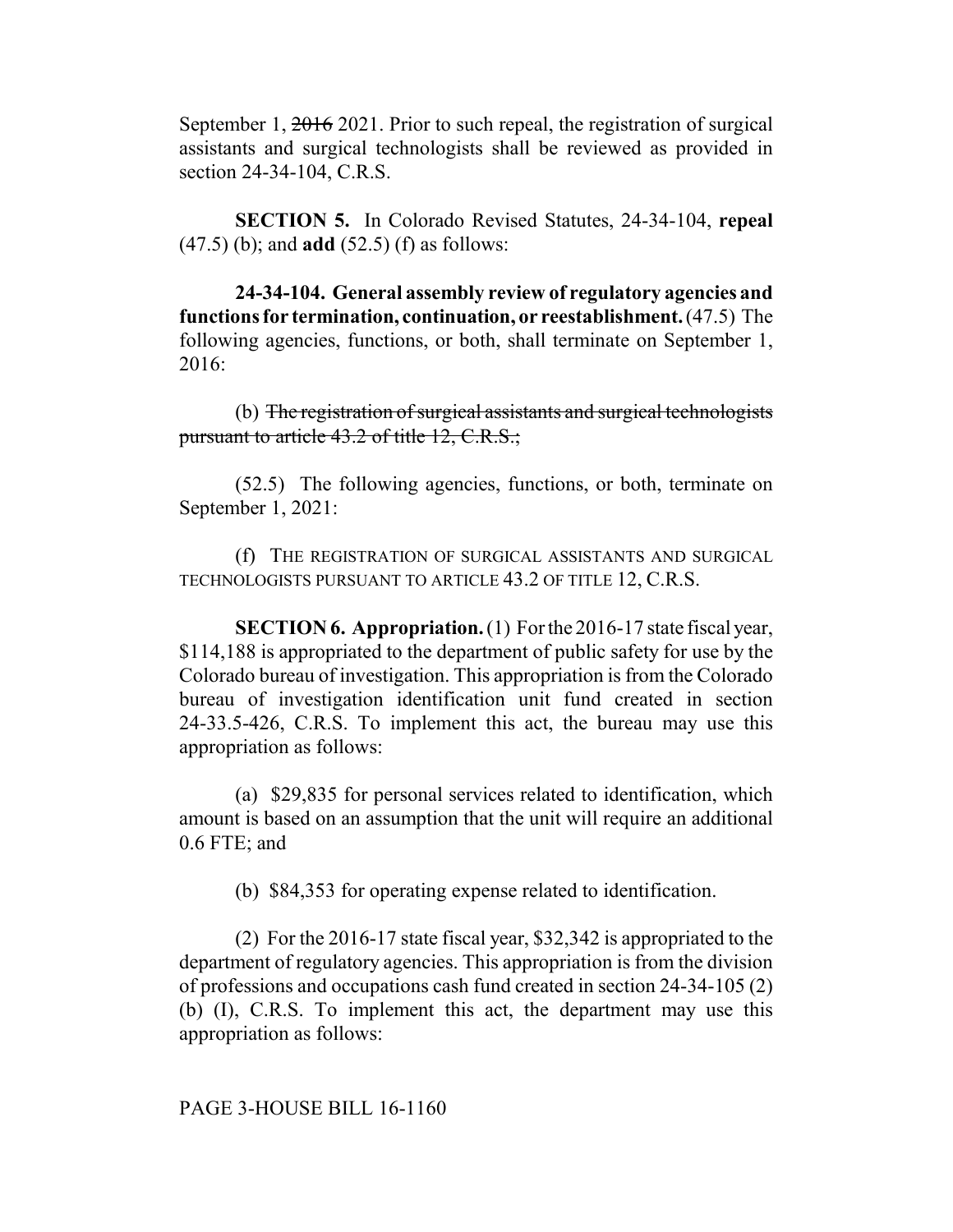(a) \$17,140 for use by the division of professions and occupations for personal services, which amount is based on an assumption that the division will require an additional 0.3 FTE; and

(b) \$15,202 for the purchase of legal services.

(3) For the 2016-17 state fiscal year, \$15,202 is appropriated to the department of law. This appropriation is from reappropriated funds received from the department of regulatory agencies under paragraph (b) of subsection (2) of this section and is based on an assumption that the department of law will require an additional 0.1 FTE. To implement this act, the department of law may use this appropriation to provide legal services for the department of regulatory agencies.

**SECTION 7. Act subject to petition - effective date.** This act takes effect at 12:01 a.m. on the day following the expiration of the ninety-day period after final adjournment of the general assembly (August 10, 2016, if adjournment sine die is on May 11, 2016); except that, if a referendum petition is filed pursuant to section 1 (3) of article V of the state constitution against this act or an item, section, or part of this act within such period, then the act, item, section, or part will not take effect unless